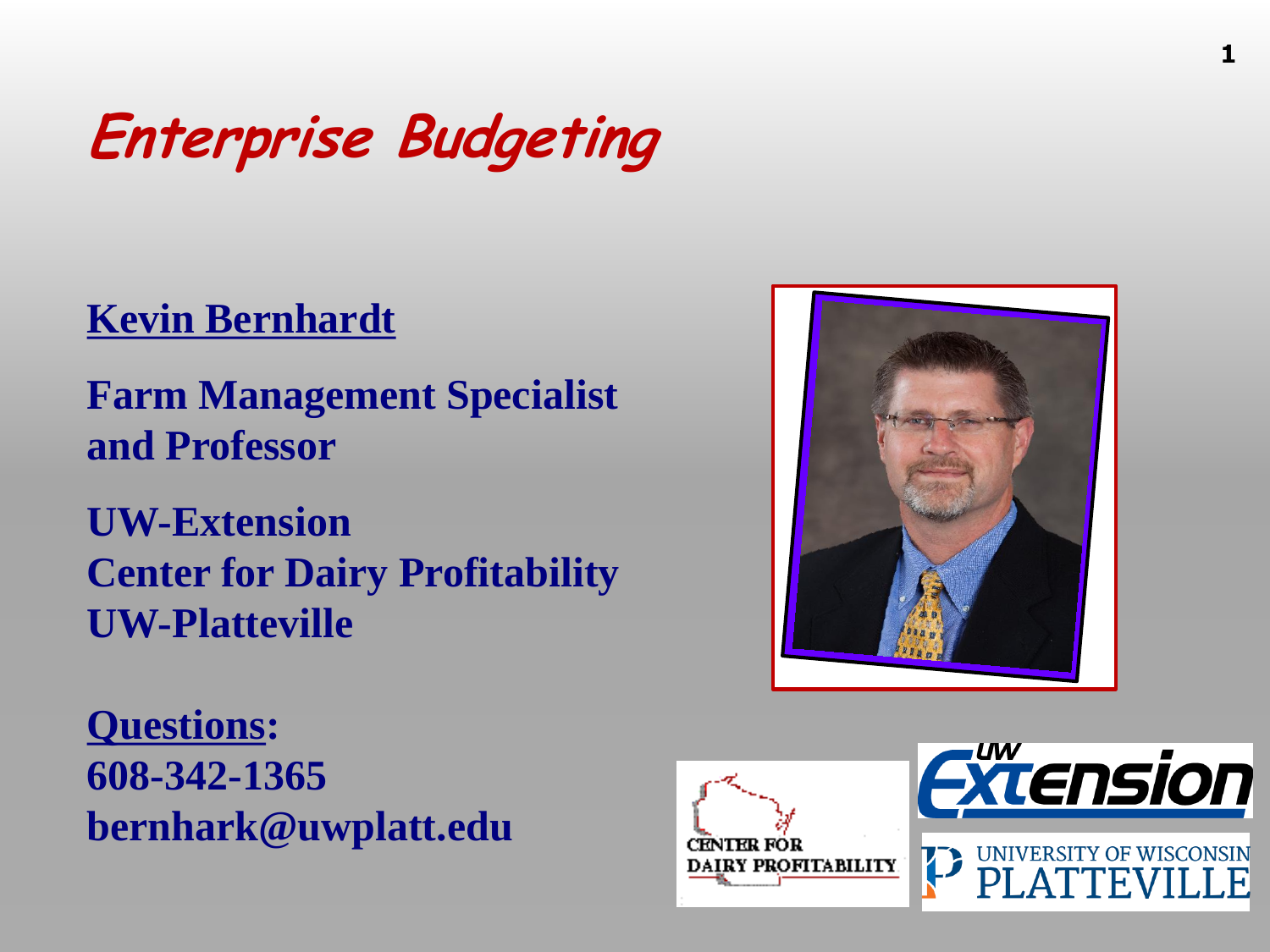# *Enterprise Budgeting*

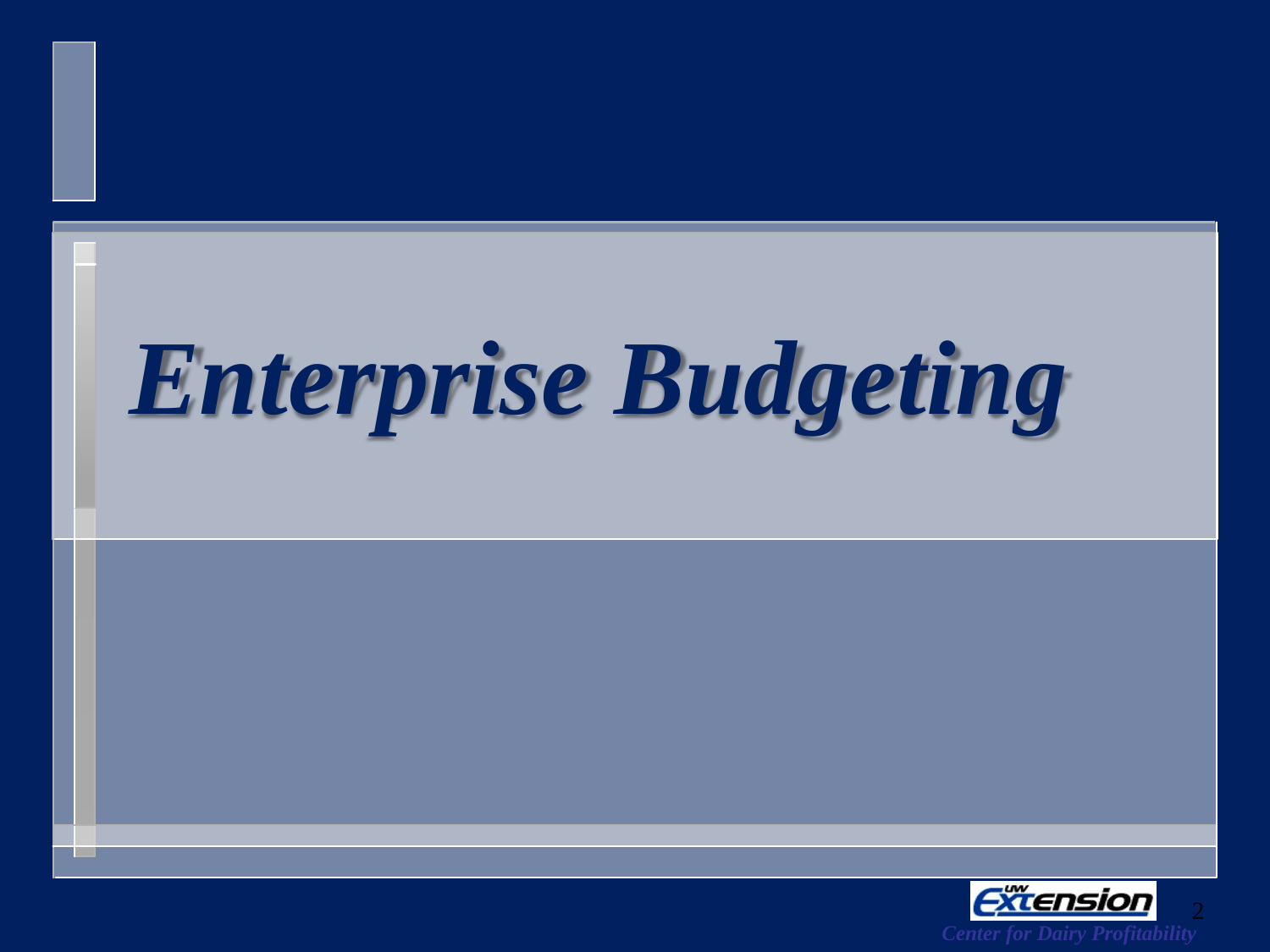#### The Place for Enterprise Budgeting

| <b>Control Function of</b><br><b>Management</b>                                                                           | <b>Budgeting</b><br><b>Planning Function of</b><br><b>Management</b>                                                                                      |  |  |
|---------------------------------------------------------------------------------------------------------------------------|-----------------------------------------------------------------------------------------------------------------------------------------------------------|--|--|
| <b>Today</b><br><b>Financial Statements</b>                                                                               |                                                                                                                                                           |  |  |
| <b>Balance Sheet</b><br><b>Income Statement</b><br>St. of Cash Flows & OE<br>Analysis<br>Ratios<br>DuPont<br>Benchmarking | – Enterprise Budgets<br>Operations, Whole-farm<br><b>Budget</b><br><b>Partial Budget</b><br>$\equiv$<br><b>Cash Flow Budget</b><br><b>Capital Budgets</b> |  |  |

*Center for Dairy Profitability*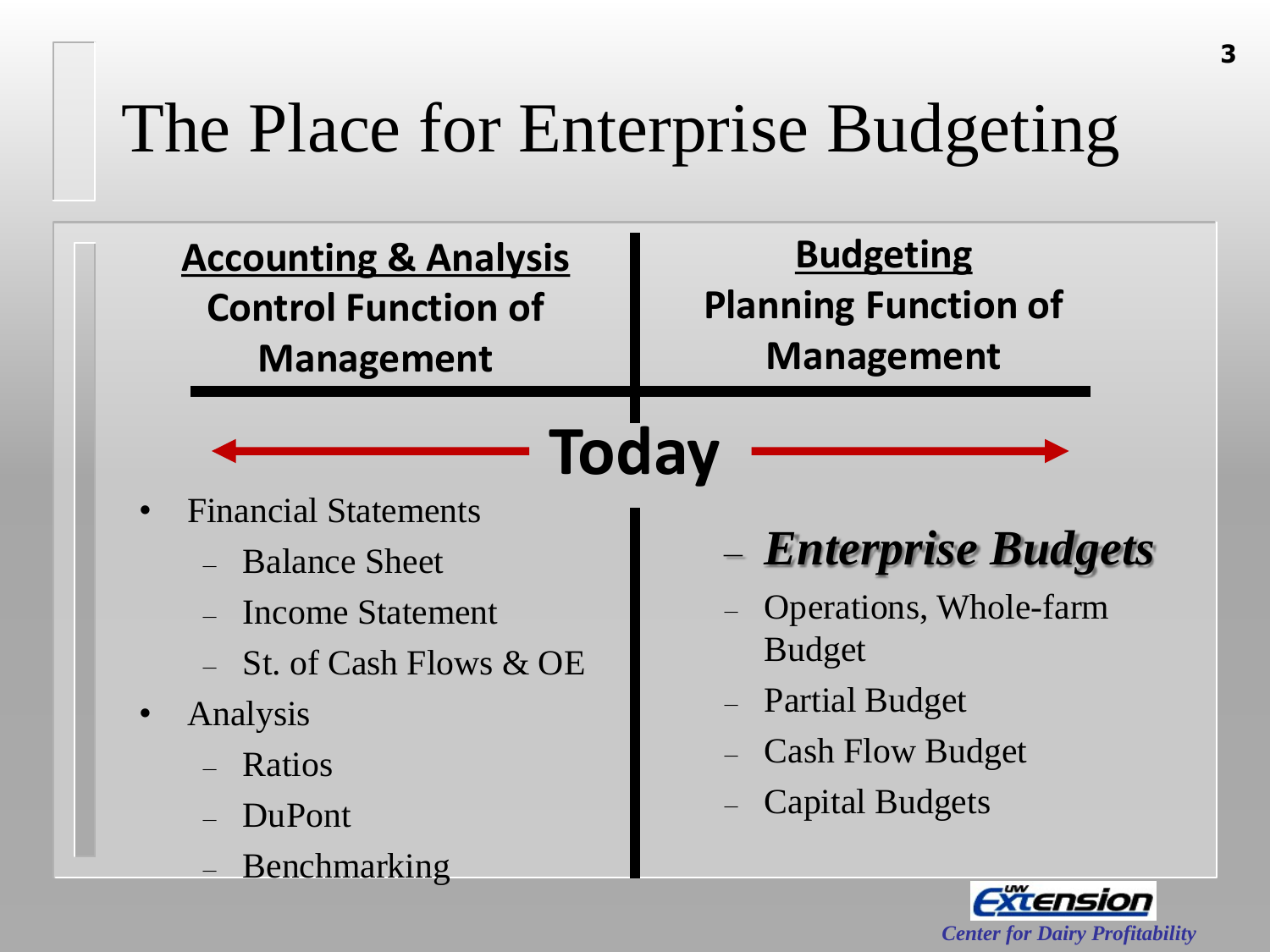# What is an Enterprise Budget

- Planning/Estimating revenues, costs, and profits for a single enterprise
	- Dairy
	- Feeding steers
	- Cash Corn
	- Corn Silage
	- Feeding operation



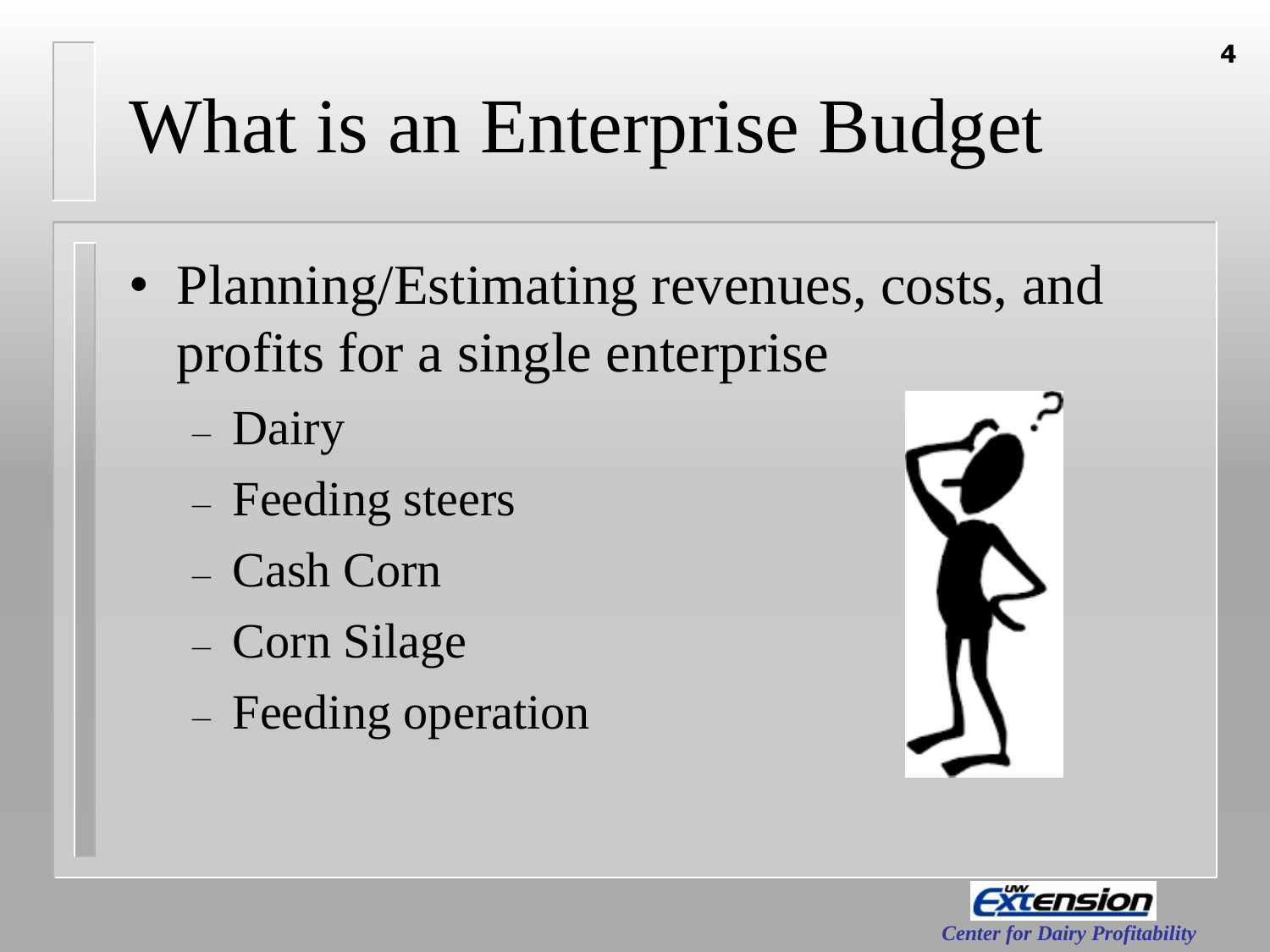# Why Enterprise Budgeting



- Identify profitable versus breakeven or losing enterprises
	- *If it is not making me money then …*
- Know the sensitivity to changes in price, production, and other variables
- As a control tool Variance Analysis

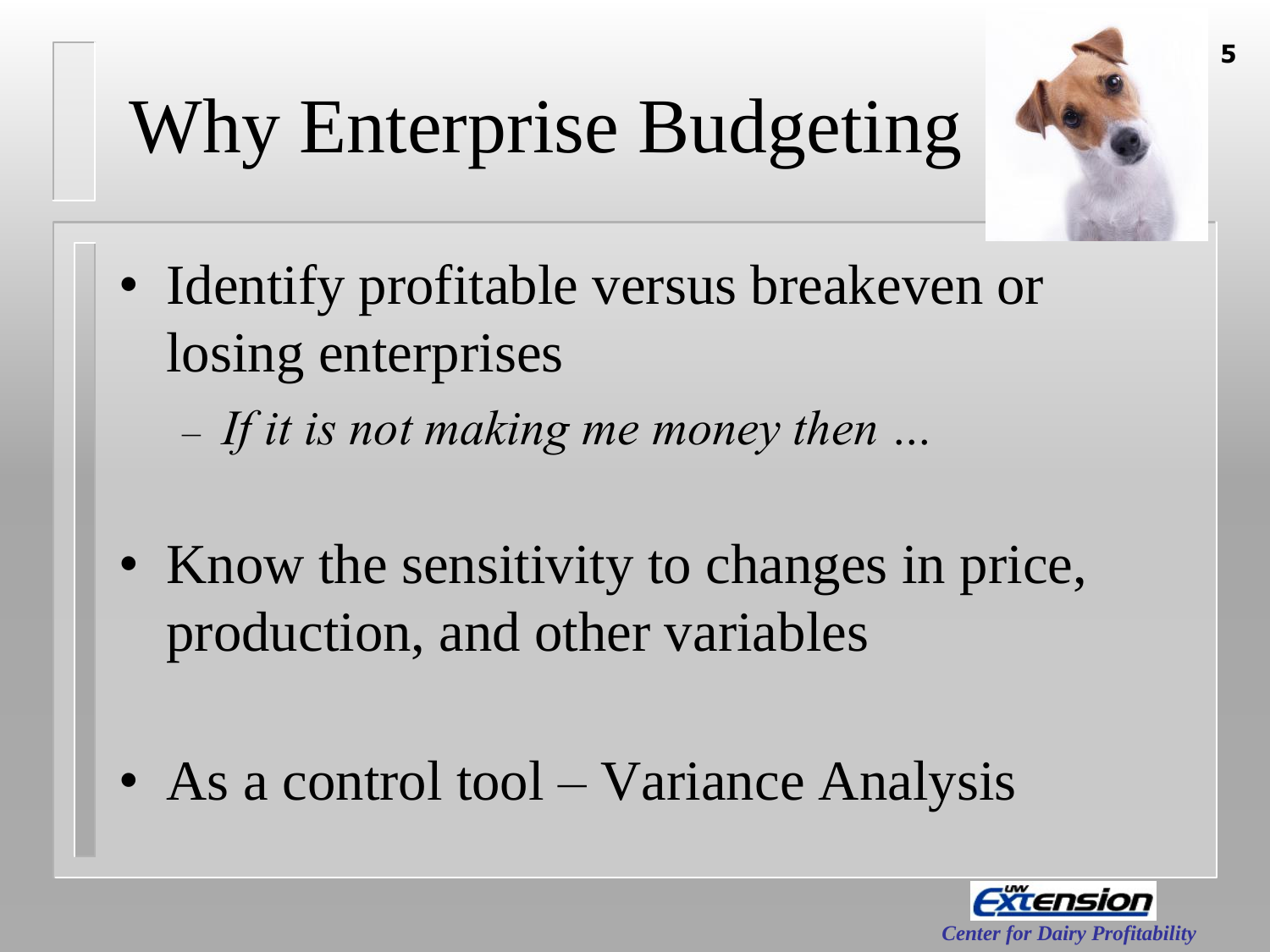

# Why Enterprise Budgeting

• *Forces the Planning Function of Management*

– *Plan for Profits Work Your Plan*



**6**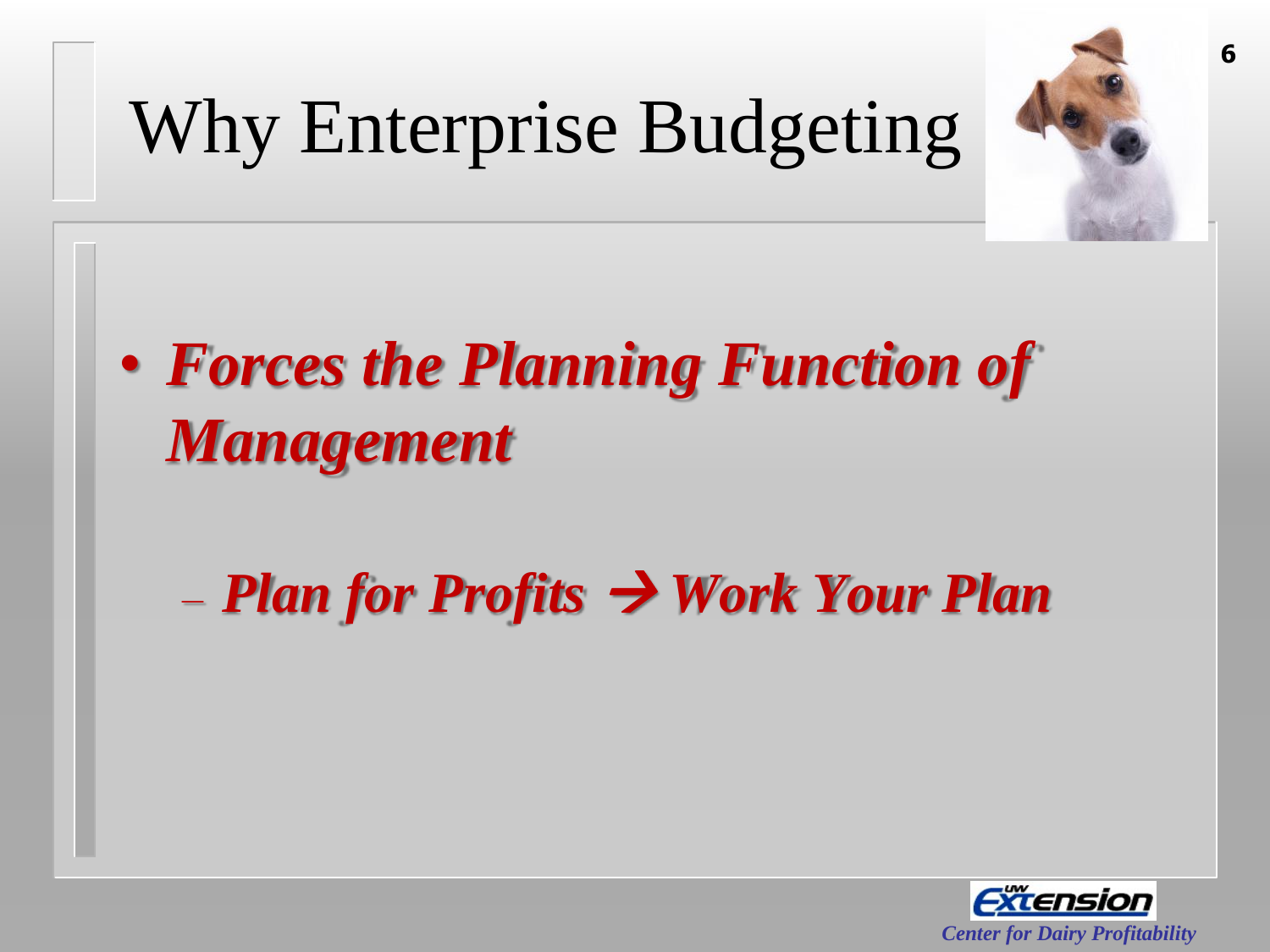#### *Watch Out for the Potholes!!!*

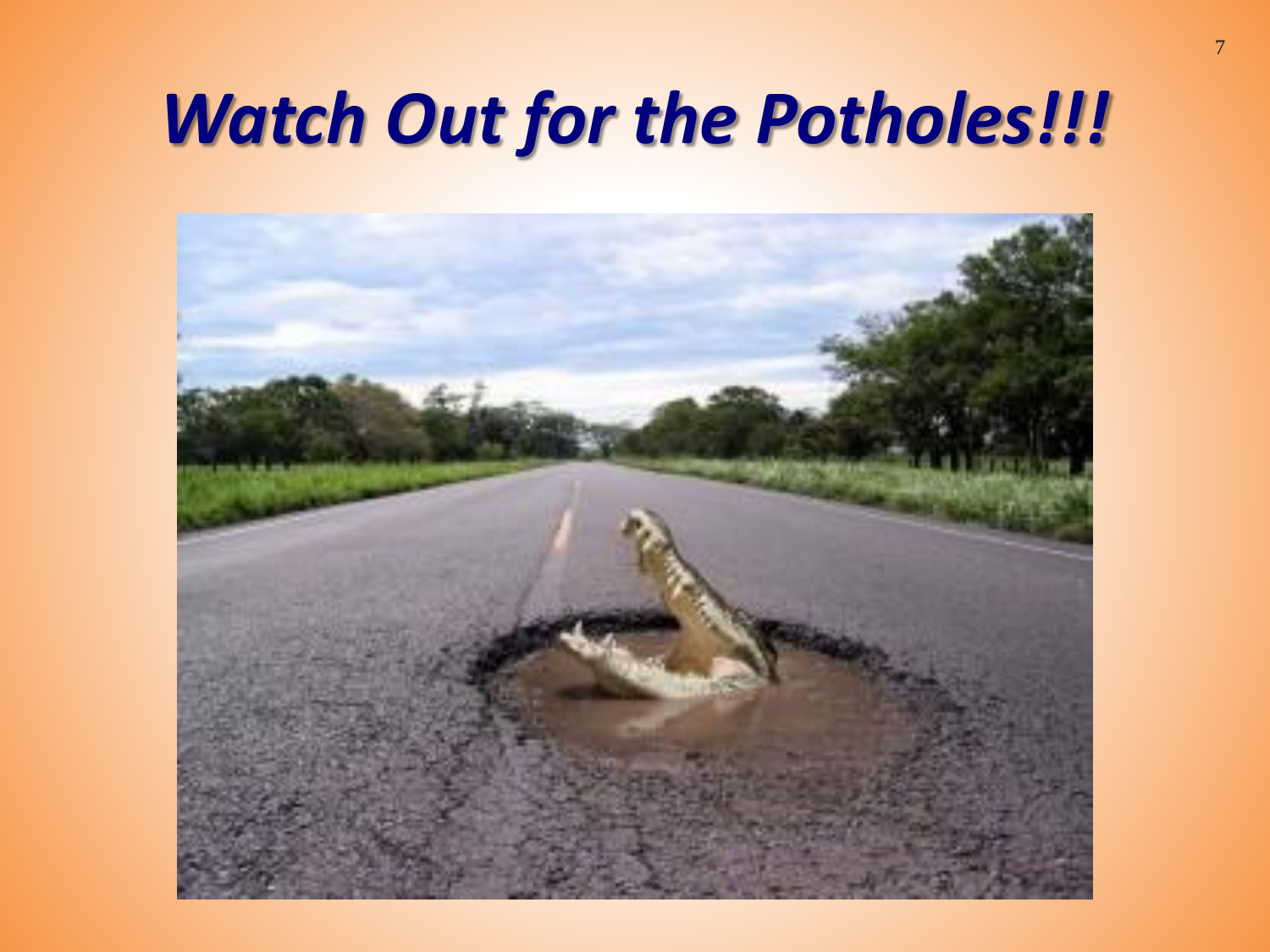### Pits and Potholes

- Simplicity versus Flexibility versus Usefulness
- Average does not describe me!
- What is the enterprise?



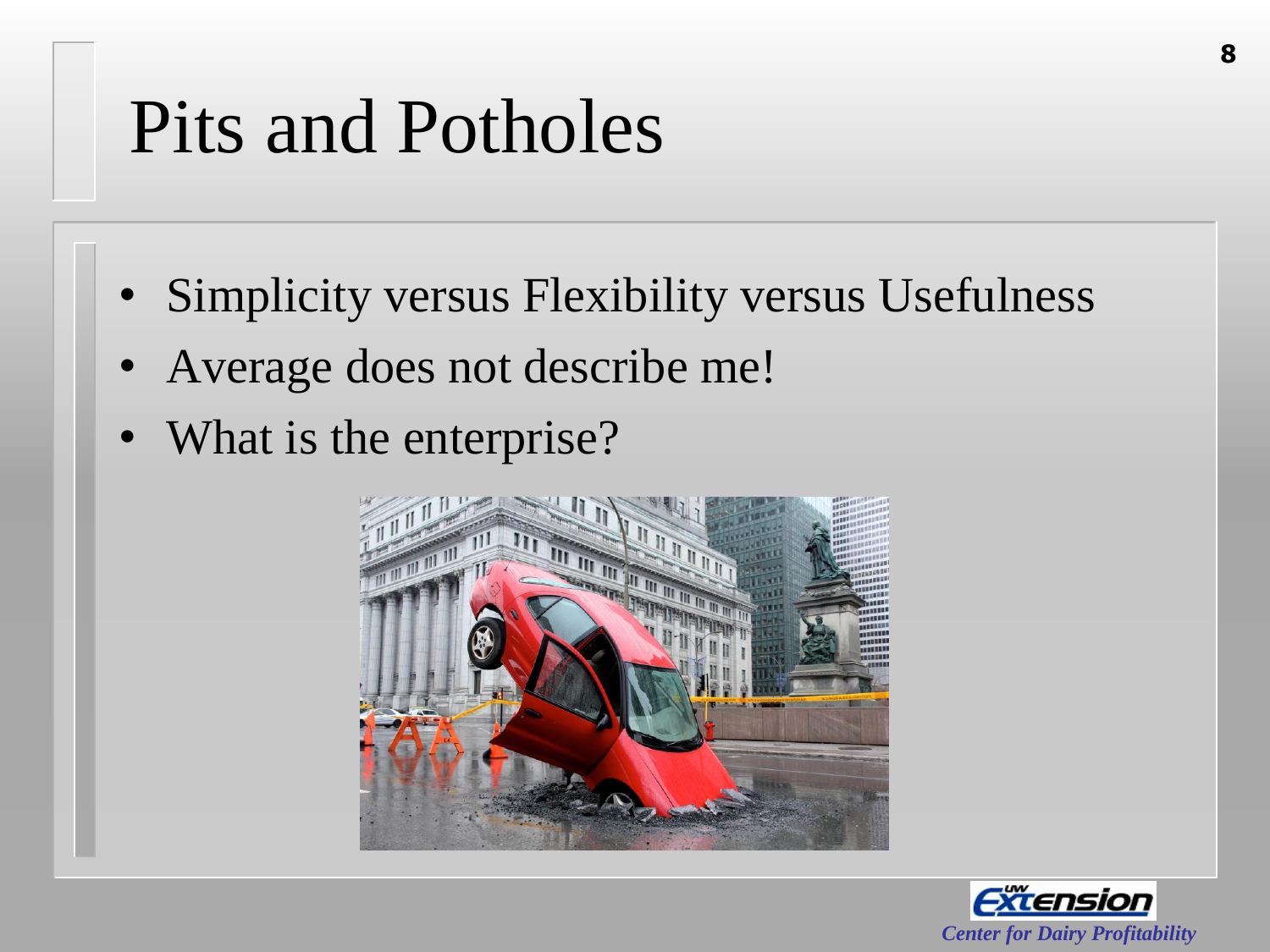## Pits and Potholes



- Every budget template has an assumed structure of the business
	- Purchased versus raised feed
	- How replacements are handled
	- Inclusion or not of unpaid labor and management
- Accounting versus Economic Analysis
- How Fixed costs are determined
- Non-Enterprise income and expenses

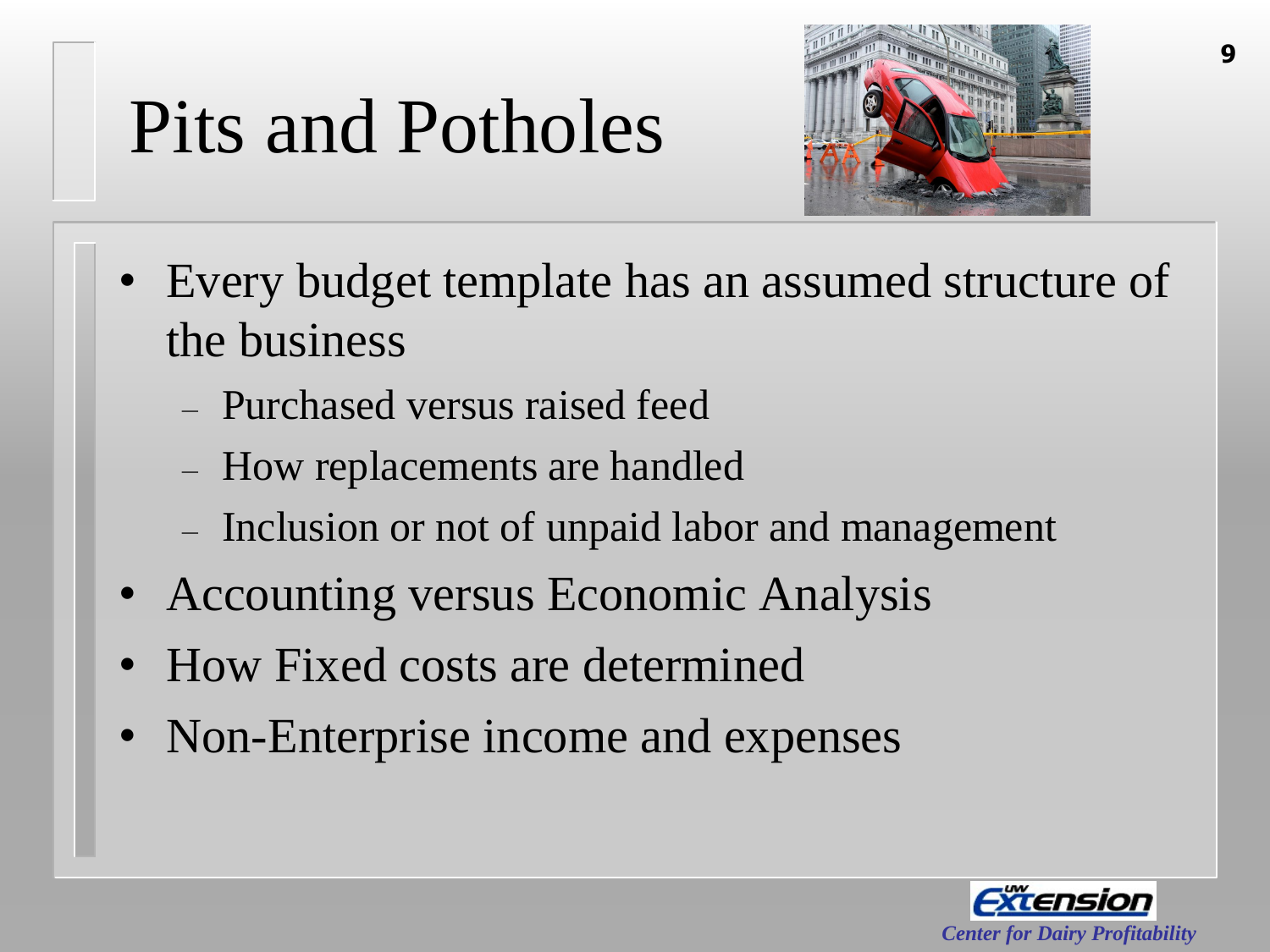# Milk Cost of Production? A Challenge of Method and Math

- $\blacksquare$  Total milk sold = 34,768 cwt
- $\blacksquare$  Total Farm Expenses = \$662,214

What if **\$104,188** of this is SB and beef enterprise expenses?

– What is the total cost of production (\$/cwt)?





10